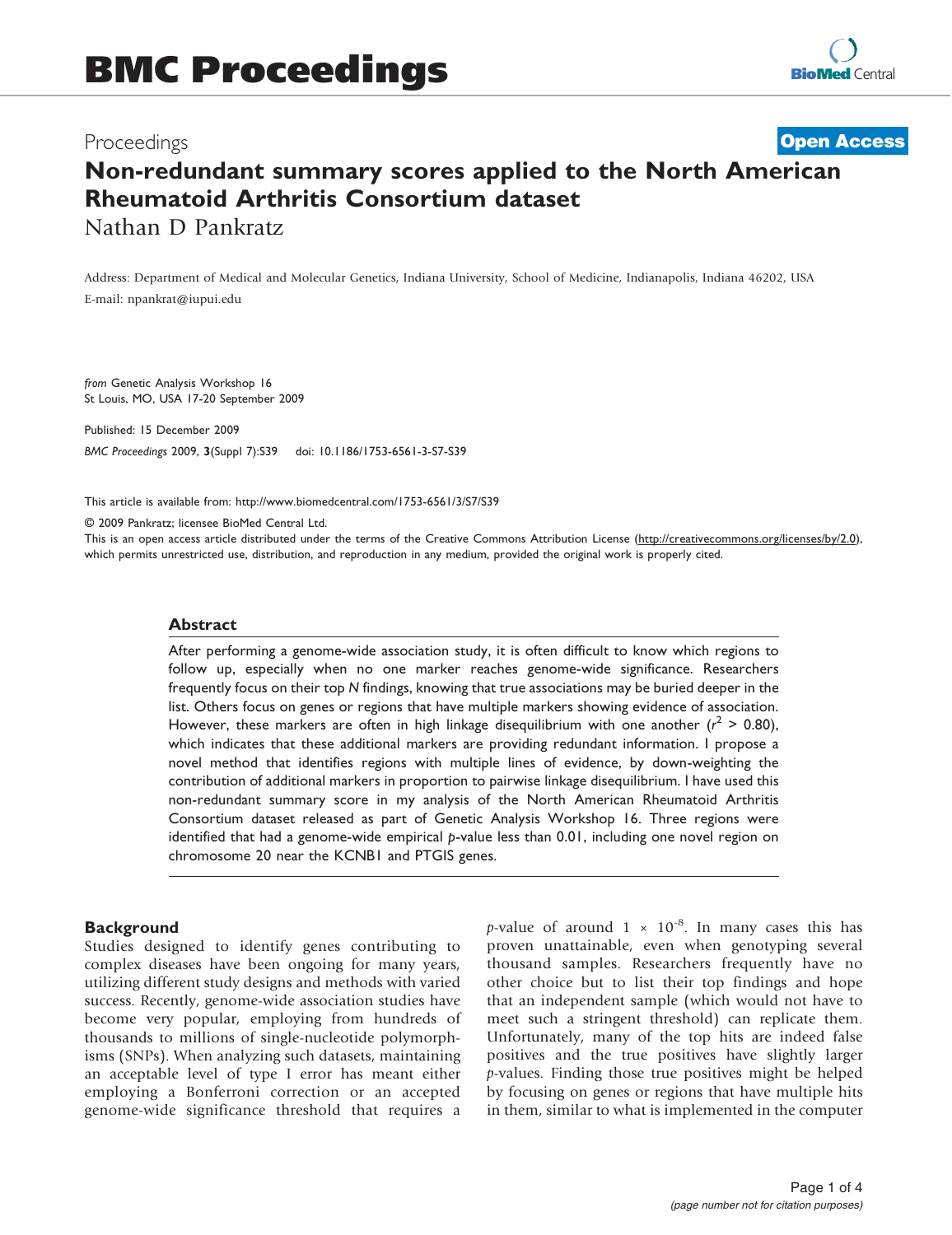program PLINK's linkage disequilibrium (LD)-based clumping procedure [\[1\]](#page-3-0). Unfortunately, due to the nature of genomic structure, this only provides support that the genotyping is accurate and does not reflect independent lines of evidence that the statistical association is anything more than random chance. Two SNPs with similar *p*-values that are in high LD ( $r^2$  = 0.99 or even  $r^2 > 0.80$ ) are simply providing redundant information.

This gets at one of the fundamental limitations of traditional association analyses, namely that it assumes that there is a single causative variant that was preserved on a single ancestral haplotype background. In practice, several variants may lead to the same relevant outcome, which in this case is usually the up- or down-regulation of the expression of some gene. The same sequence change may also have arisen independently on multiple haplotype backgrounds. Moreover, expression could be affected by independent variants that are scattered within the gene, its promoter and its 3' region, encompassing an area that can be anywhere from several thousand to over a million base-pairs. This is an argument for looking at genes or regions as a whole, while still keeping in mind that regions close together often exhibit LD. Here I use a method that generates a score for a region by summarizing all association results within its limits while weighting each marker's contribution based on its pairwise LD to other significant markers.

# Methods

## Subjects

I have analyzed the Problem 1 dataset that was provided for Genetic Analysis Workshop 16. This genome-wide association scan from the North American Rheumatoid Arthritis Consortium (NARAC) contains data from the Illumina 550 k chip for 868 cases and 1194 controls. The discrete trait (presence or absence of rheumatoid arthritis) is provided along with sex, DRB1 genotype status, number of shared epitope alleles, and two quantitative traits (for the cases only). NARAC has identified several DRB1 alleles that increase the risk for disease (0101, 0102, 0104, 0105, 0401, 0404, 0405, 0408, 0409, 1001, 1402, and 1406) and has indicated that a few alleles (0401, 0404, 0405, 0408, and 0409) increase risk more dramatically that the others.

## Quality assessment

Analyses were limited to those markers with a call rate of 95% or higher and a minor allele frequency (MAF) of 0.01 or higher. Fisher's exact test was employed to assess differential rates of missing genotypes based on disease classification (case or control), and SNPs with significantly different rates of missing genotypes ( $p < 0.0001$ )

were removed from further analysis. SNPs demonstrating significant deviation from Hardy-Weinberg equilibrium  $(p < 0.000001)$  in the control sample were removed from further analysis. Many markers were flagged for multiple reasons and a total of 48,739 markers (8.9%) were removed in this way.

# Genome-wide association analyses

Logistic regression was used to generate p-values for each marker. Sex was not significantly associated with disease  $(p = 0.21)$  and therefore was not included as a covariate in the model. Number of shared epitope alleles ( $p = 1.6 \times$  $10^{-81}$ ) and number of deleterious DRB1 alleles ( $p = 7.5 \times$  $10^{-102}$ ) both showed strong evidence of association with disease and were included as covariates. PLINK was used to perform these analyses [\[1\]](#page-3-0). Pairwise LD was computed for all markers on a chromosome using the computer program Haploview [[2](#page-3-0)].

## Non-redundant summary scores

Non-redundant summary (NRS) scores were computed for SNPs that met the threshold to be an index SNP  $(p < 0.001)$ . NRS scores were generated as follows: all adjacent SNPs that were within a certain distance from the index SNP (150 kb each side) and that met inclusion criteria ( $p < 0.01$ ) were flagged. These SNPs were sorted based on their  $p$ -value, and the -log<sub>10</sub> of those  $p$ -values was summed sequentially (the one with the lowest p-value first). As each SNP was added to the score, it was multiplied by 1 minus the maximum pairwise  $r^2$  value of any SNP already in the score (i.e., anything more significant). In this way, redundancy is minimized. The sum is then divided by the square root of the total number of SNPs in the region.

Empirical  $p$ -values were derived by permuting the phenotype (covariates and phenotype were linked to maintain their relationship) and repeating the process for each replicate. Ten thousand replicates were generated in this way. Genome-wide significance was determined by taking the number of replicates generating a maximum NRS score anywhere in the genome that met or exceeded the observed score and dividing that number by the total number of replicates. This algorithm was implemented using an in-house java application (source code available upon request).

# **Results**

Association results are summarized in [Table 1](#page-2-0) and [Figure 1.](#page-2-0) The strongest evidence of association was obtained to the regions on chromosome 6 known to be strongly associated with RA. Association was also noted on chromosomes 9 and 20. All of these regions were statistically significant (empirical genome-wide  $p < 0.05$ ).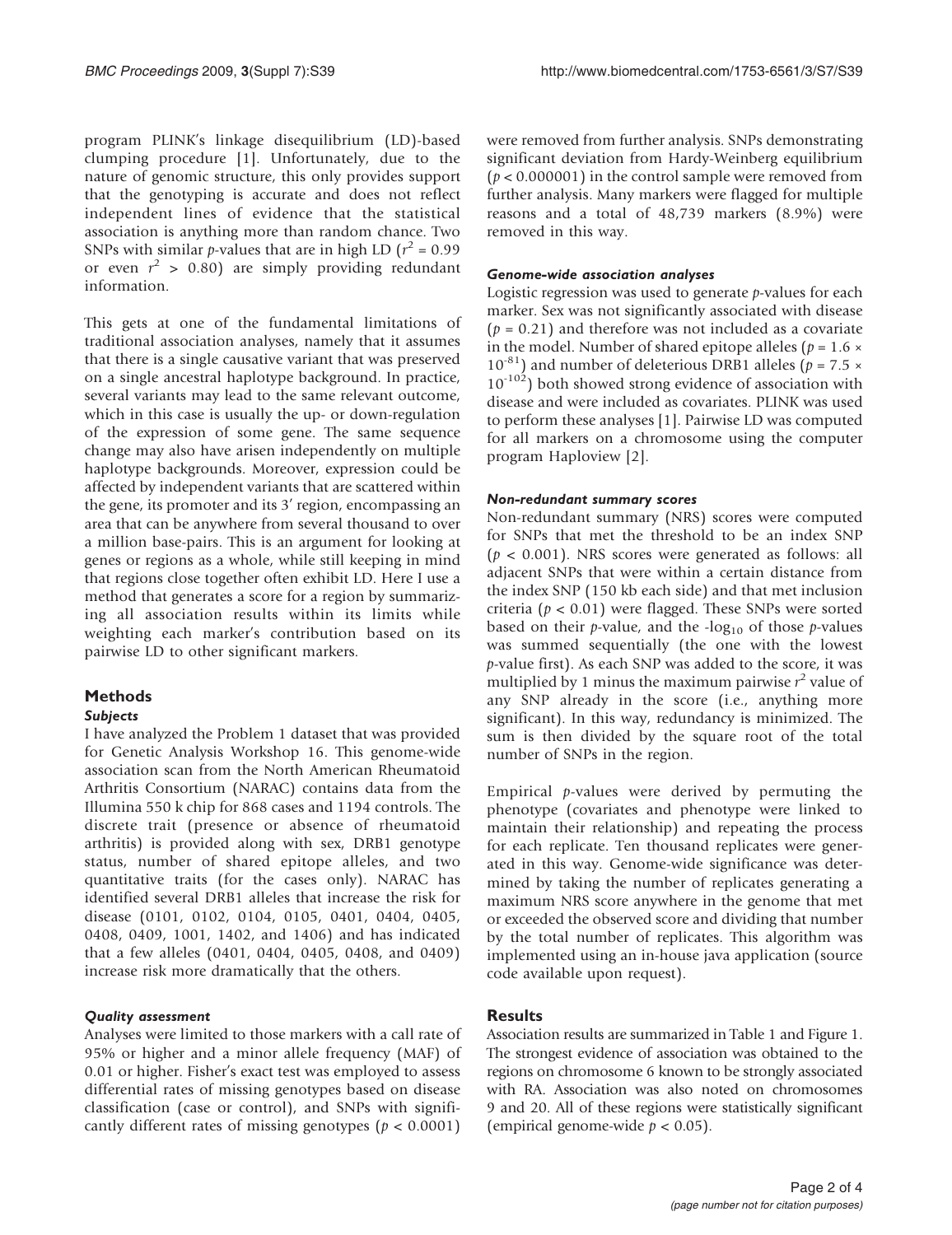| Chr | Region              | <b>Index SNP</b> | <b>Position of</b><br>index SNP | No. markers<br>in region | <b>NRS</b><br>score | <b>Empirical</b><br>b-value |
|-----|---------------------|------------------|---------------------------------|--------------------------|---------------------|-----------------------------|
| 6   | 31289808-31589808   | rs2523554        | 31439808                        | 171                      | 8.91                | < 0.005                     |
| 6   | 32295664-32595664   | rs3129941        | 32445664                        | l 19                     | 8.58                | < 0.005                     |
| 9   | 120670038-120970038 | rs7037673        | 120820038                       | 40                       | 4.96                | < 0.01                      |
| 20  | 47360021-47660021   | rs572845         | 47510021                        | 67                       | 4.52                | < 0.01                      |

<span id="page-2-0"></span>Table 1: Statistically significant (genome-wide) regions using 300-kb windows



Figure 1

Histogram of all non-redundant summary (NRS) scores. The vertical dotted line indicates the empirically derived genome-wide significance threshold.

#### **Discussion**

Regions with multiple lines of evidence for association i.e., association with different LD blocks and with markers of varying minor allele frequency - can be effectively summarized using the proposed NRS score. When applied to the NARAC dataset, three regions were significantly associated with affection status after adjusting for two covariates and correcting for multiple tests. The NRS scores for these regions were clearly distinct and separate from the rest of the distribution. This clear separation was not nearly as evident when SNPs were listed individually (pointwise) in a table. In this application, the SNPs that were individually most significant were located within the three regions identified by NRS, and no SNP that met genome-wide significance individually ( $p < 10^{-8}$ ) was outside of these three regions. This, however, is not always the case. This method was recently applied to a study of Parkinson disease (unpublished data) where no SNP individually met genome-wide significance. The NRS score, however, was able to single out a region that was statistically significant genome-wide.

The regions on chromosome 6, which contains the human leukocyte antigen (HLA) region and the DRB

alleles, have already been well studied by NARAC. The other two regions also contain possible candidate genes. The area on chromosome 9 contains a single gene: DBC1, which is known for being deleted in breast cancers and is thought to play a role in cell cycle regulation. The novel region on chromosome 20 contains two genes: KCNB1 (a voltage-gated potassium channel gene) and PTGIS. PTGIS (Prostacyclin) is a particularly interesting candidate because it is a potent vasodilator and inhibitor of platelet aggregation. In contrast to these significant findings, the regions with NRS scores just below the significance threshold (3.0- 4.0) all contained regions with multiple (five or more) small genes, indicating that such regions may somehow be inflating the score.

The parameters chosen prior to analyses (window size 300 kb, index threshold of  $p < 0.001$ , and inclusion threshold of  $p < 0.01$ ) seem reasonable but are somewhat arbitrary. Using a smaller window size would increase the likelihood that a region with moderate p-values clustering in a small area would be more likely to have a higher NRS score. Requiring an index SNP to have a smaller p-value, on the other hand, decreases the number of regions that will be interrogated. This would increase the possibility that only regions that started off with a high pointwise rank would have a high NRS score, while clusters of slightly larger p-values would be ignored. Making the index parameter more liberal, on the other hand, would lead to empirical  $p$ -values growing to the point of insignificance. Decisions over parameters should ultimately be driven by what the researcher will ultimately trust in the end. For instance, if a researcher would not trust a region where the minimum  $p$ -value is only 0.01, then the index SNP threshold should be more stringent.

To test these theories, the algorithm was rerun using window sizes ranging from 50 kb to 500 kb, as well as using a more stringent index SNP threshold ( $p < 0.0001$ ). The regions on chromosomes 6 and 20 were the only regions with significant SNPs using the more stringent index threshold. All four original regions contained significant SNPs when the window size varied. Only one new region with a genome-wide  $p < 0.05$  was identified using the smallest window (25 kb on either side of